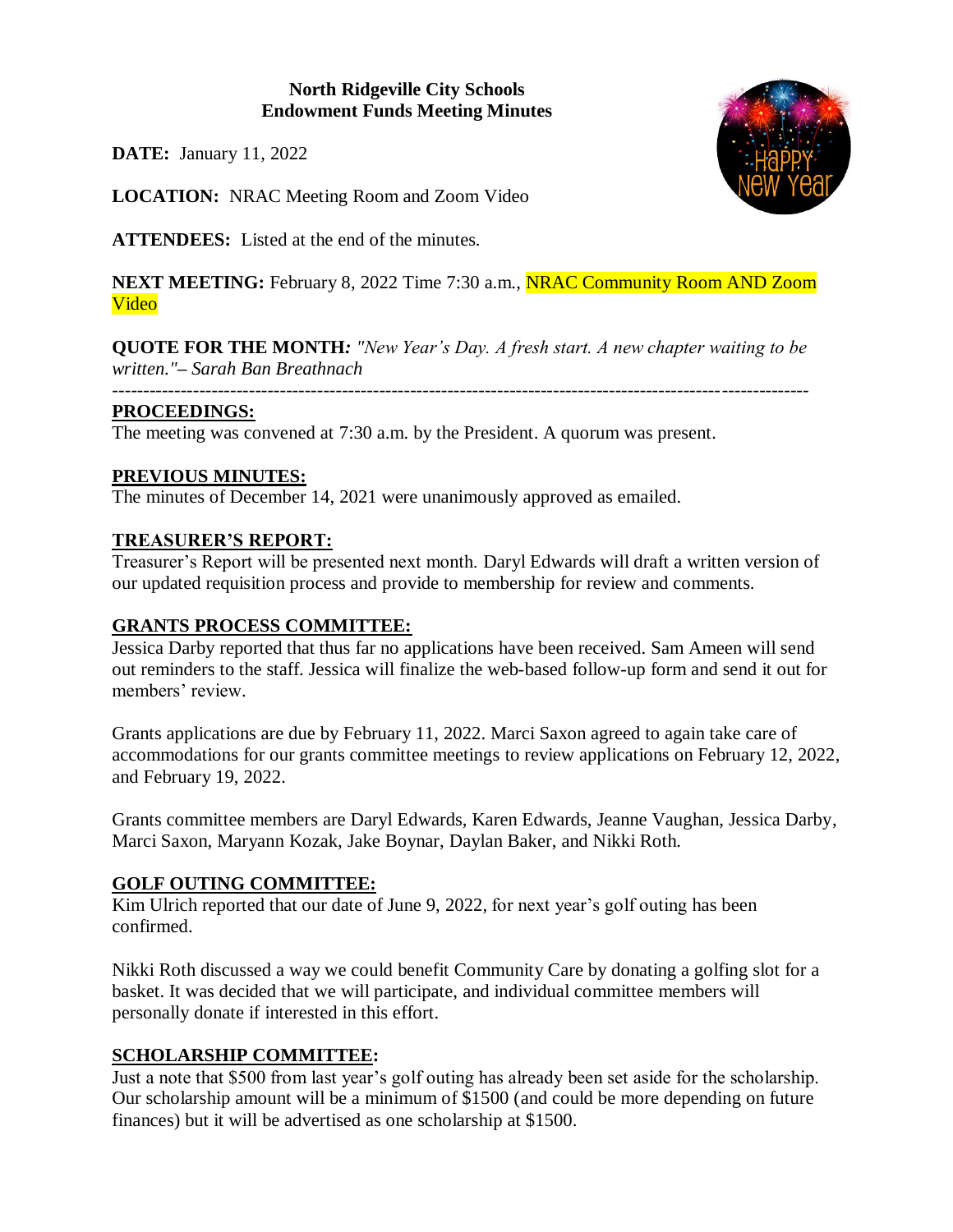# **BY-LAWS COMMITTEE:**

Daryl Edwards presented draft modifications to our By-Laws. Members are to review and comment as necessary and voting will take place at our February meeting.

### **PUBLICITY/OUTREACH COMMITTEE:**

*No current activity.*

### **MEMBERSHIP AND NOMINATING COMMITTEE:**

*No current activity.*

**FUNDRAISING:** Next date for Fiesta Jalapenos fund raiser is Thursday, January 13, 2022.

#### **ADJOURNMENT:**

The meeting was adjourned at 7:50 a.m.

Respectfully Submitted, Karen S. Edwards